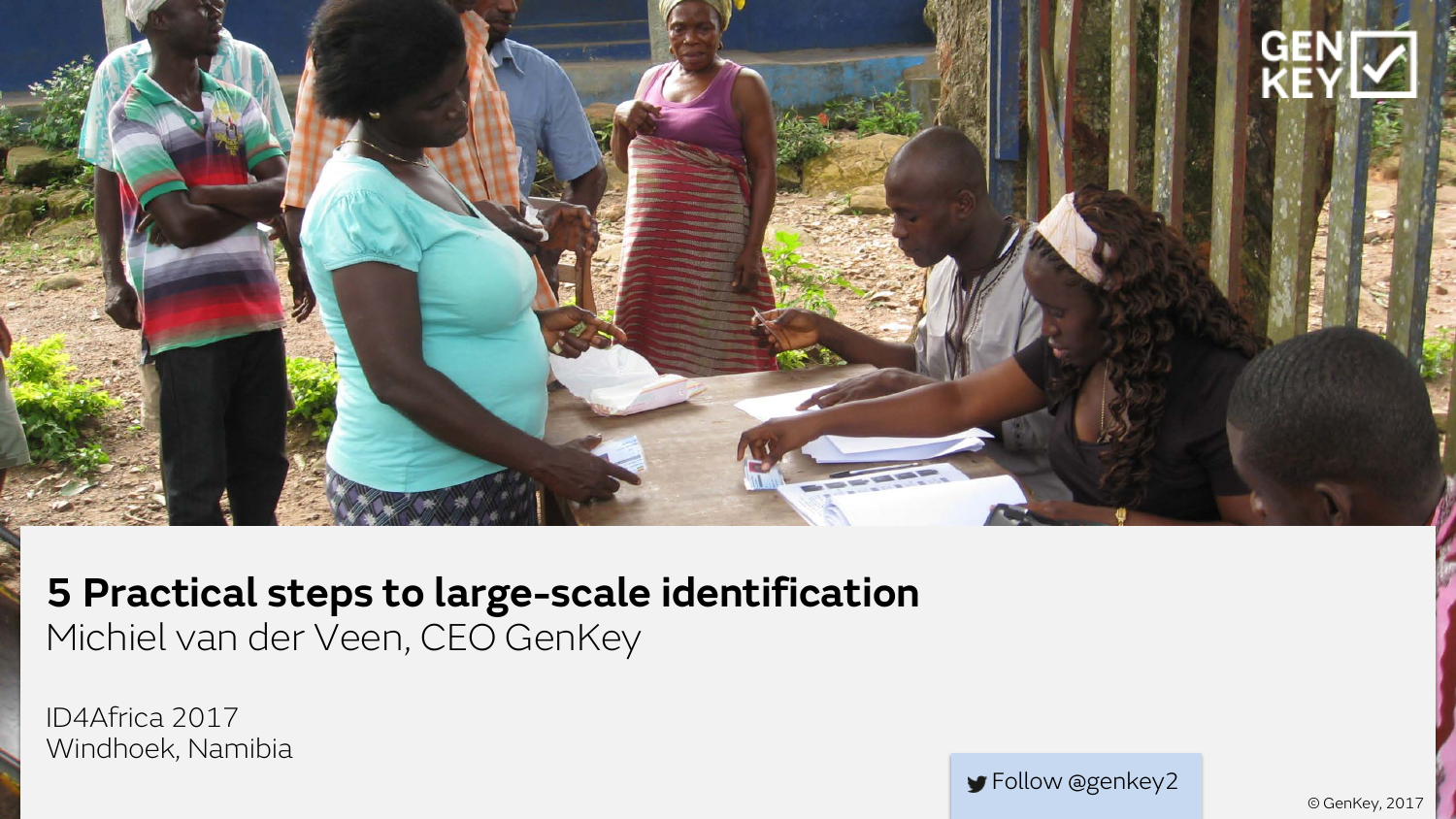

Countries across Africa are making big strides towards strengthening their identity systems.

# The aim: **to create an inclusive and universal identity systems.**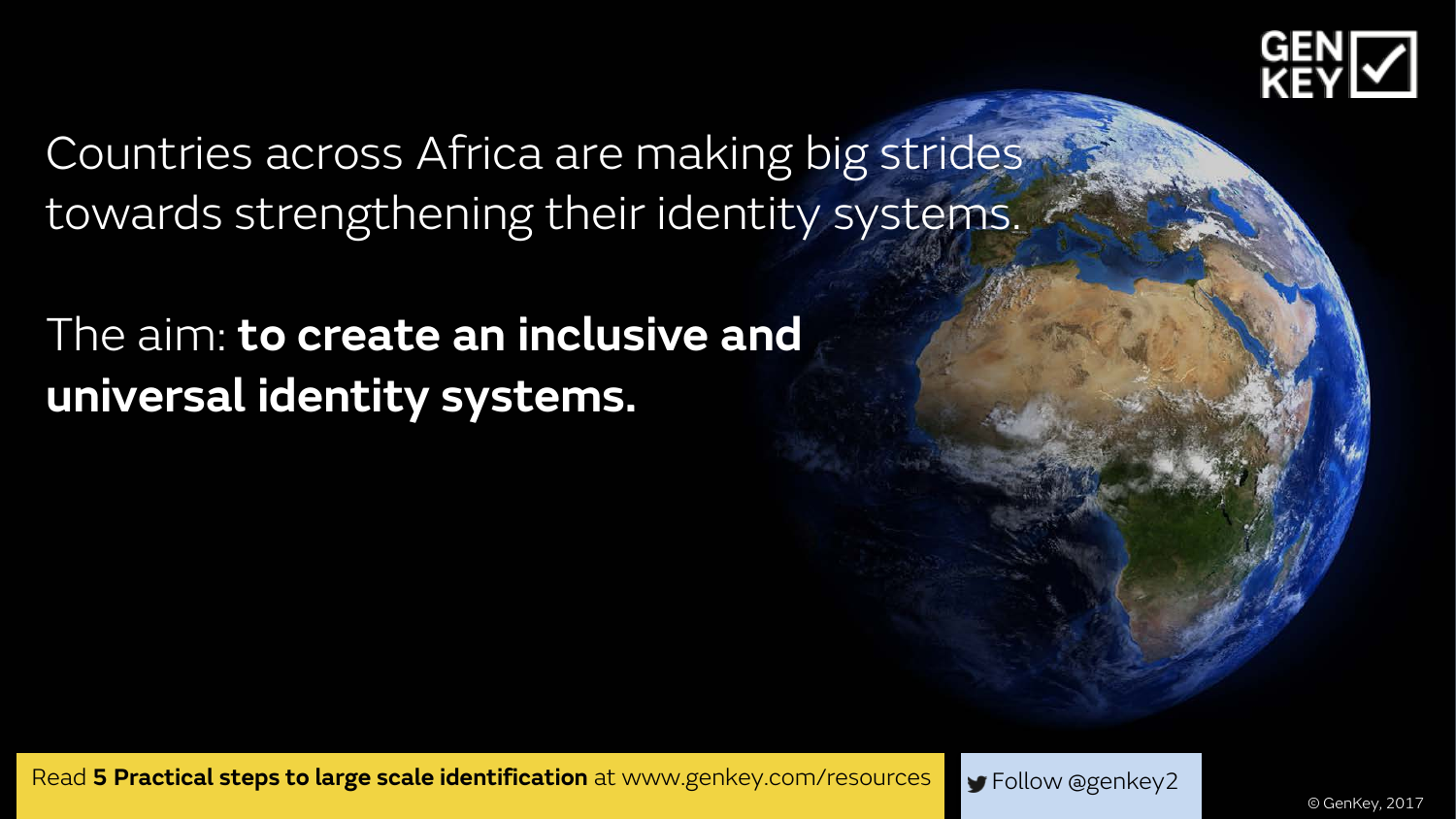

## But, countries face many challenges.



Read 5 Practical steps to large scale identification at www.genkey.com/resources Follow @genkey2

© GenKey, 2017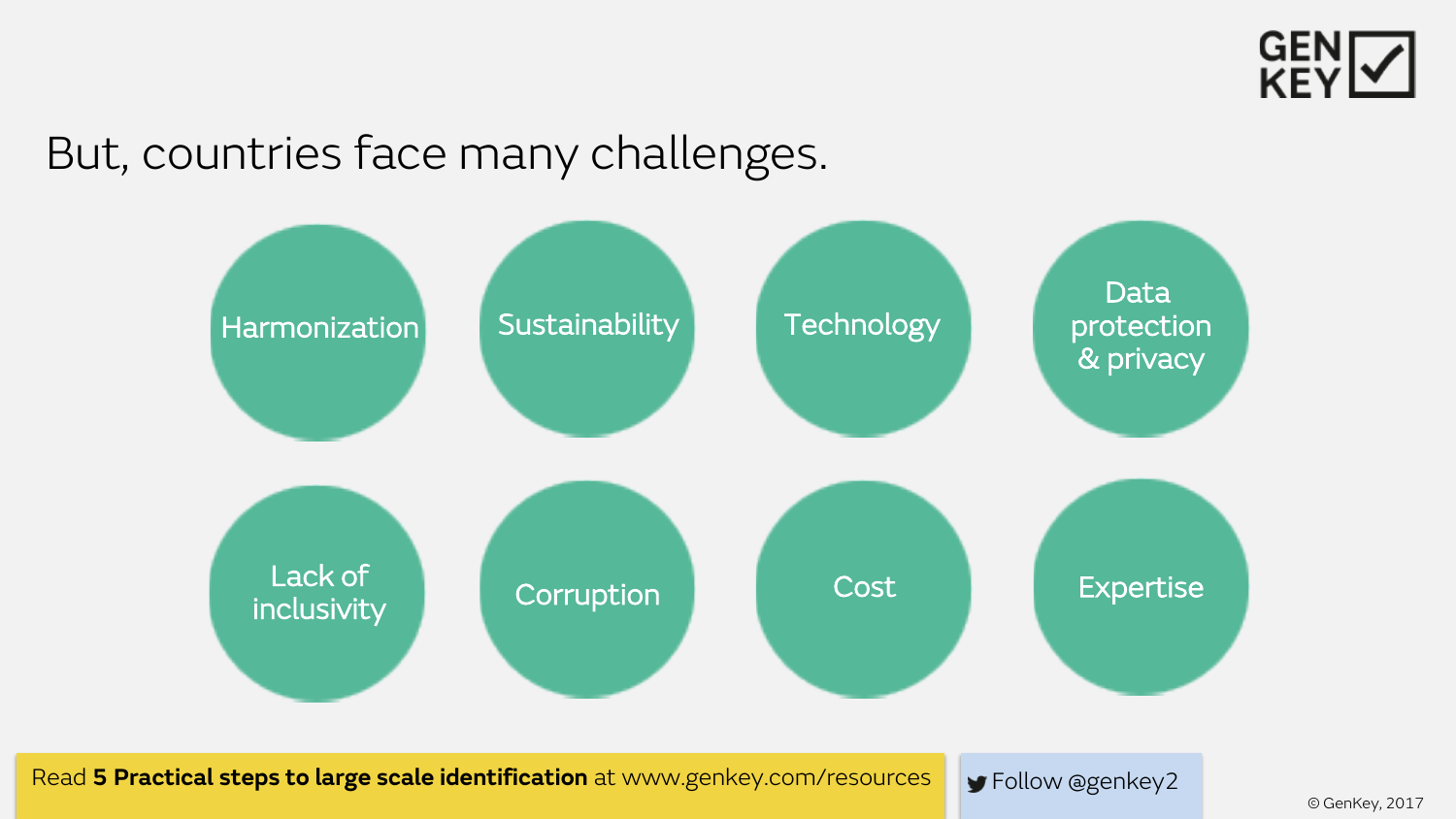

# Thankfully, there is support available.



Find links to all reports at **www.genkey.com/resources**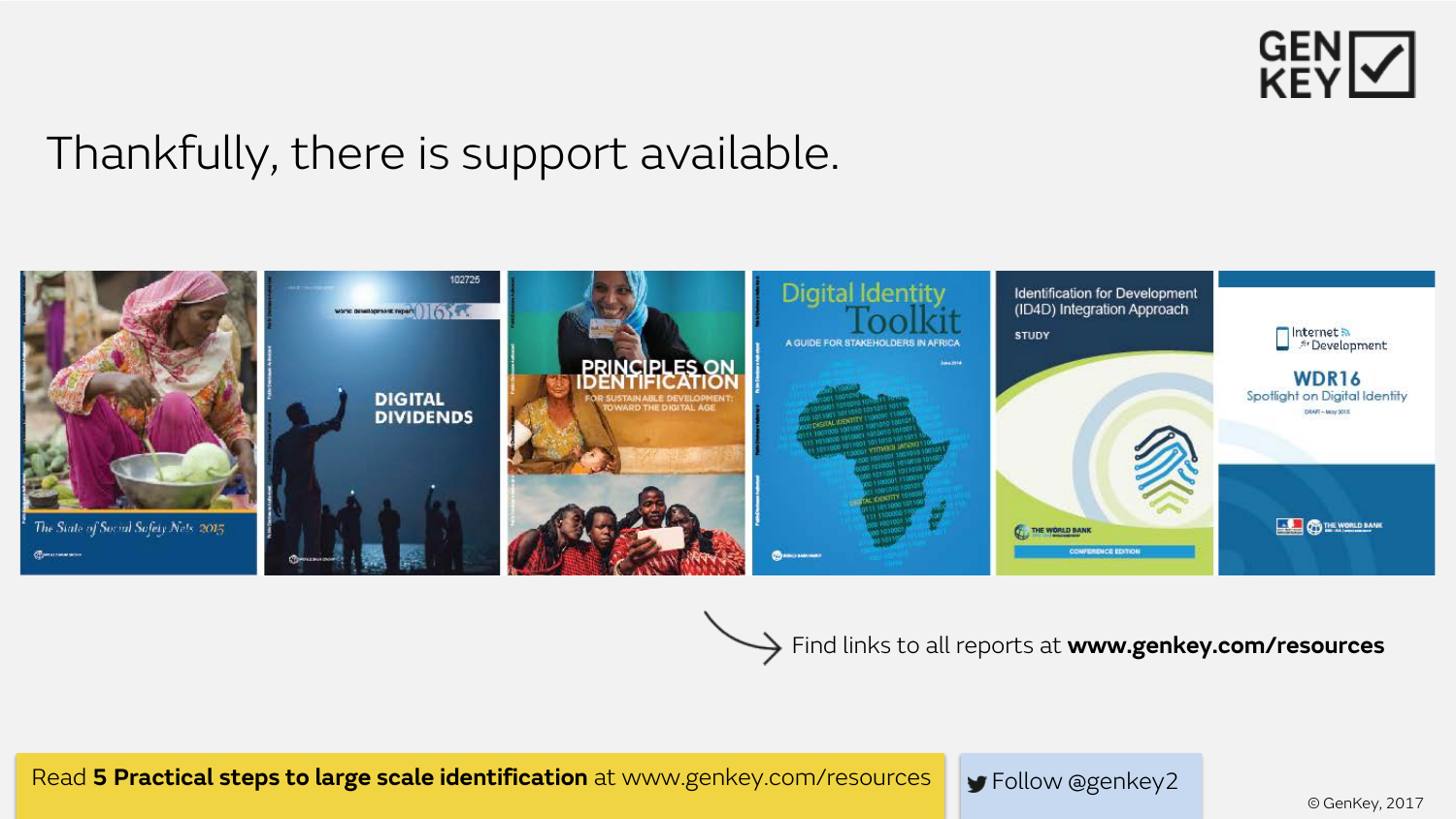

# From policy. To practice.

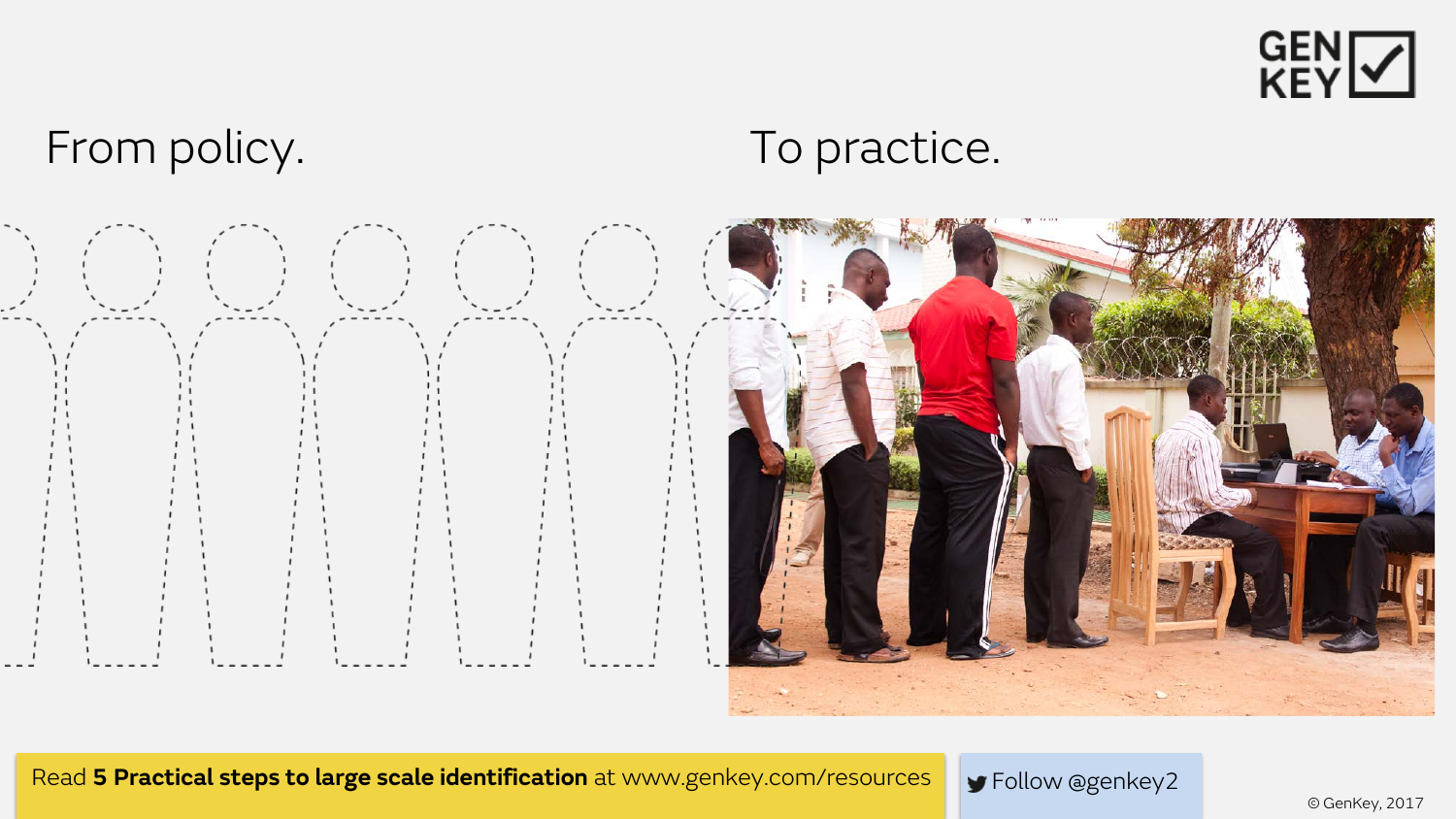

### 5 Practical steps across for the *identity lifecycle*.

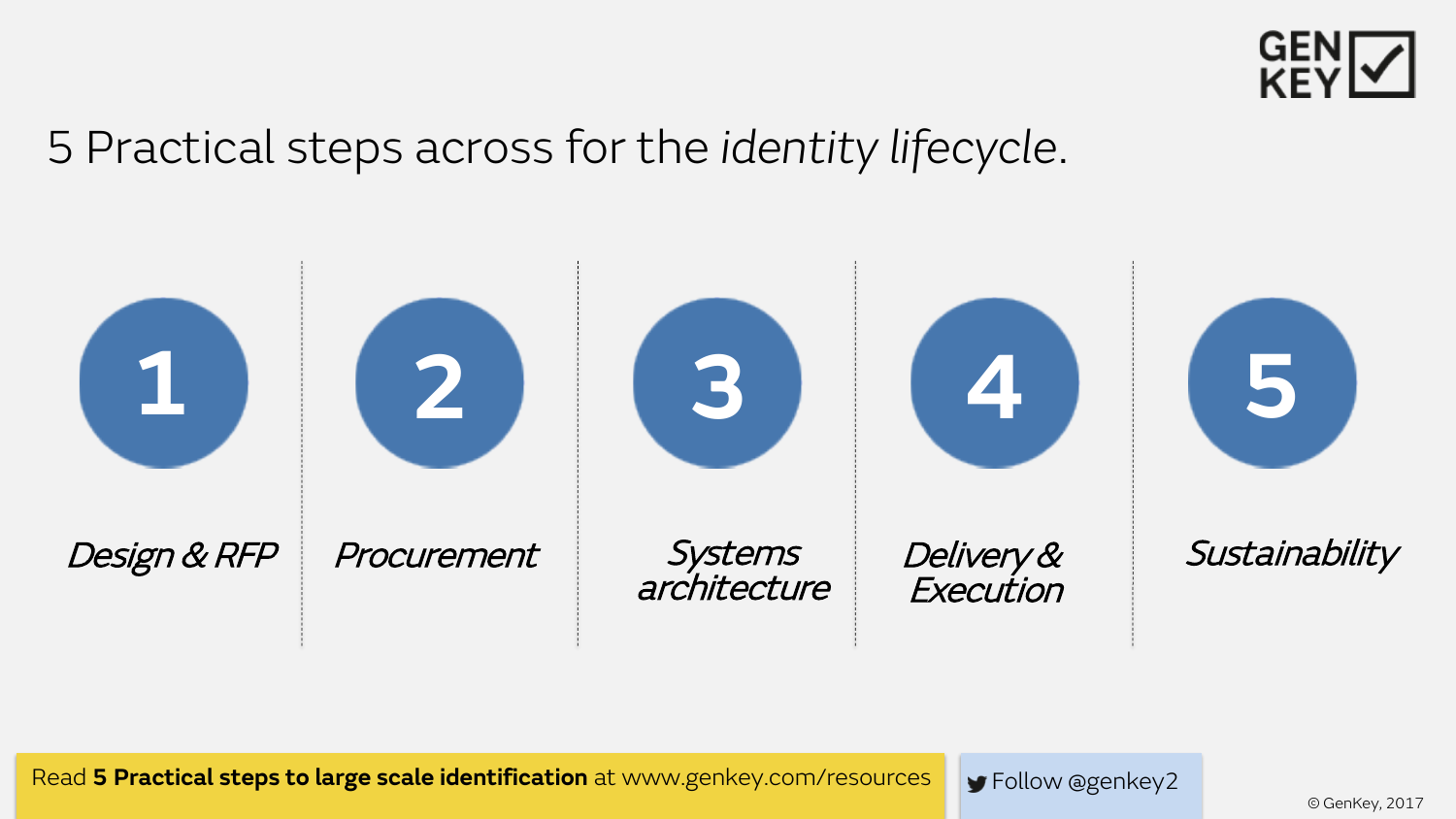

# Start small *and grow.*

**1 Design and RFP**

Build on what already exists and grow an identity ecosystem by investing in functional registers.

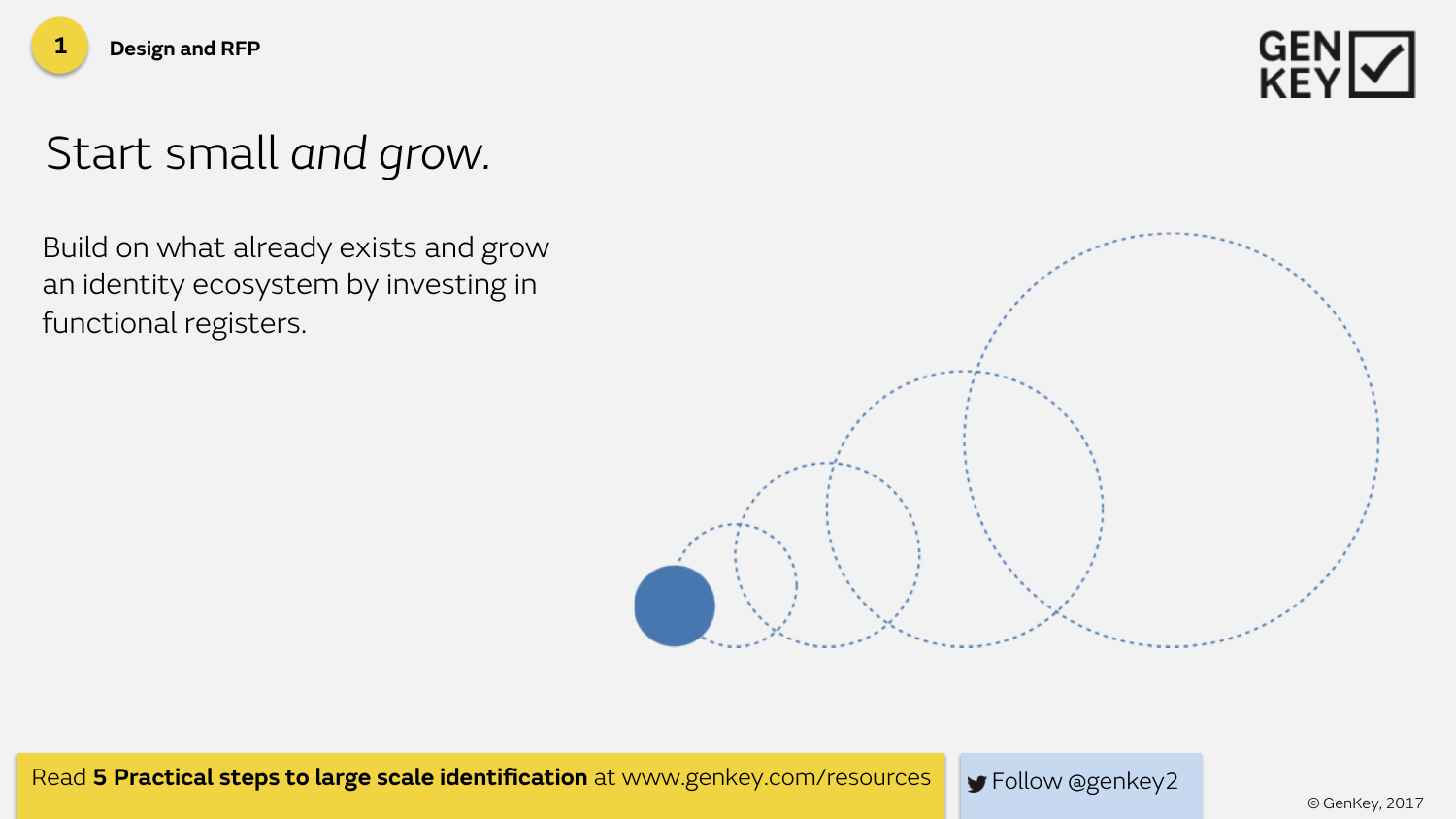# Set-up for long term success.

Getting the procurement process right is key to the long term sustainability of the system.

Keep in mind the three Cs: **Cost, Competition, Corruption**.

31  $20\frac{1}{30}$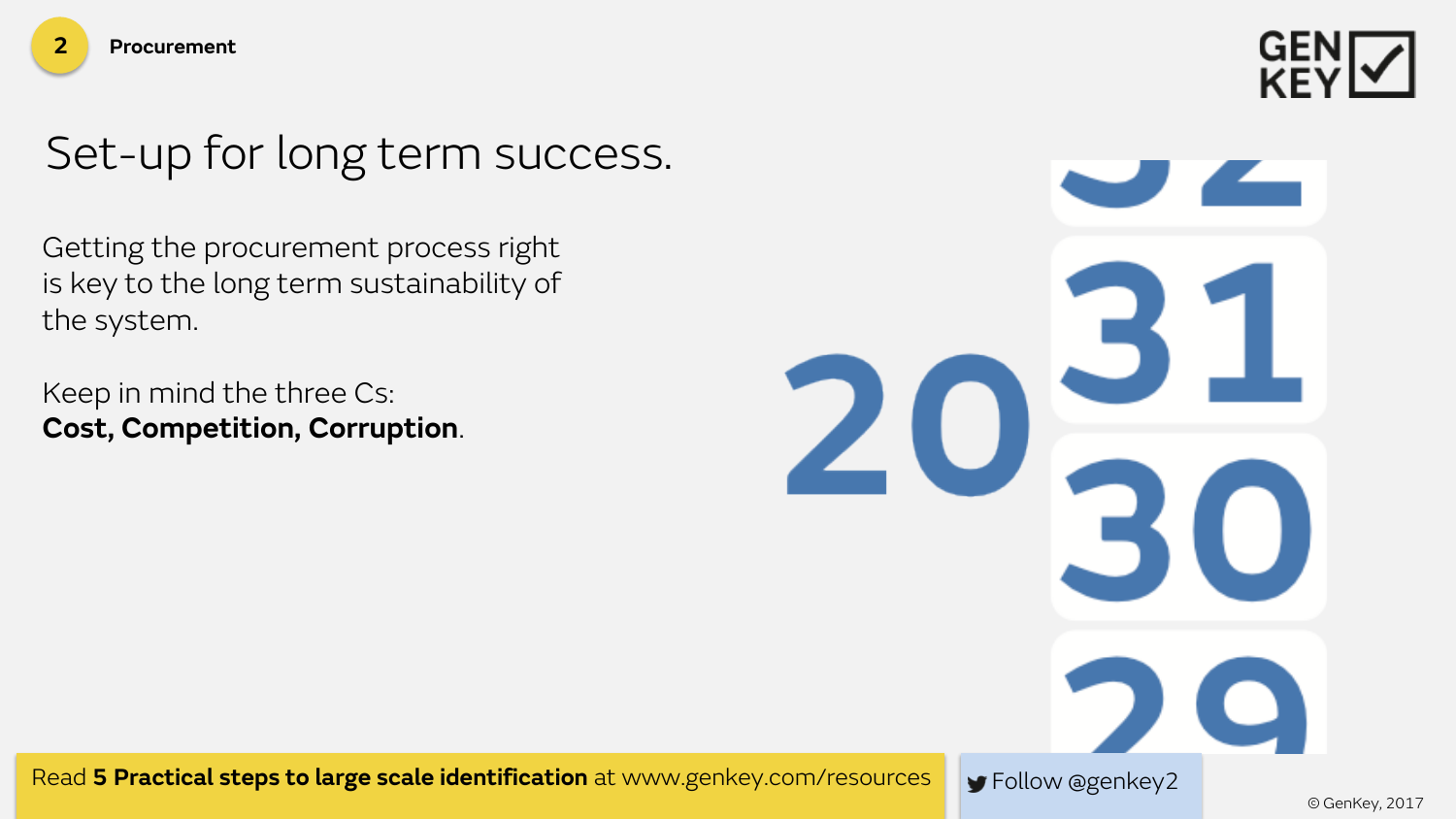

#### Invest in solutions, not hardware.

Hardware is becoming increasingly commoditized and yet it remains the largest chunk of the budget in most tender processes. In short, hardware can quickly become "oldware".

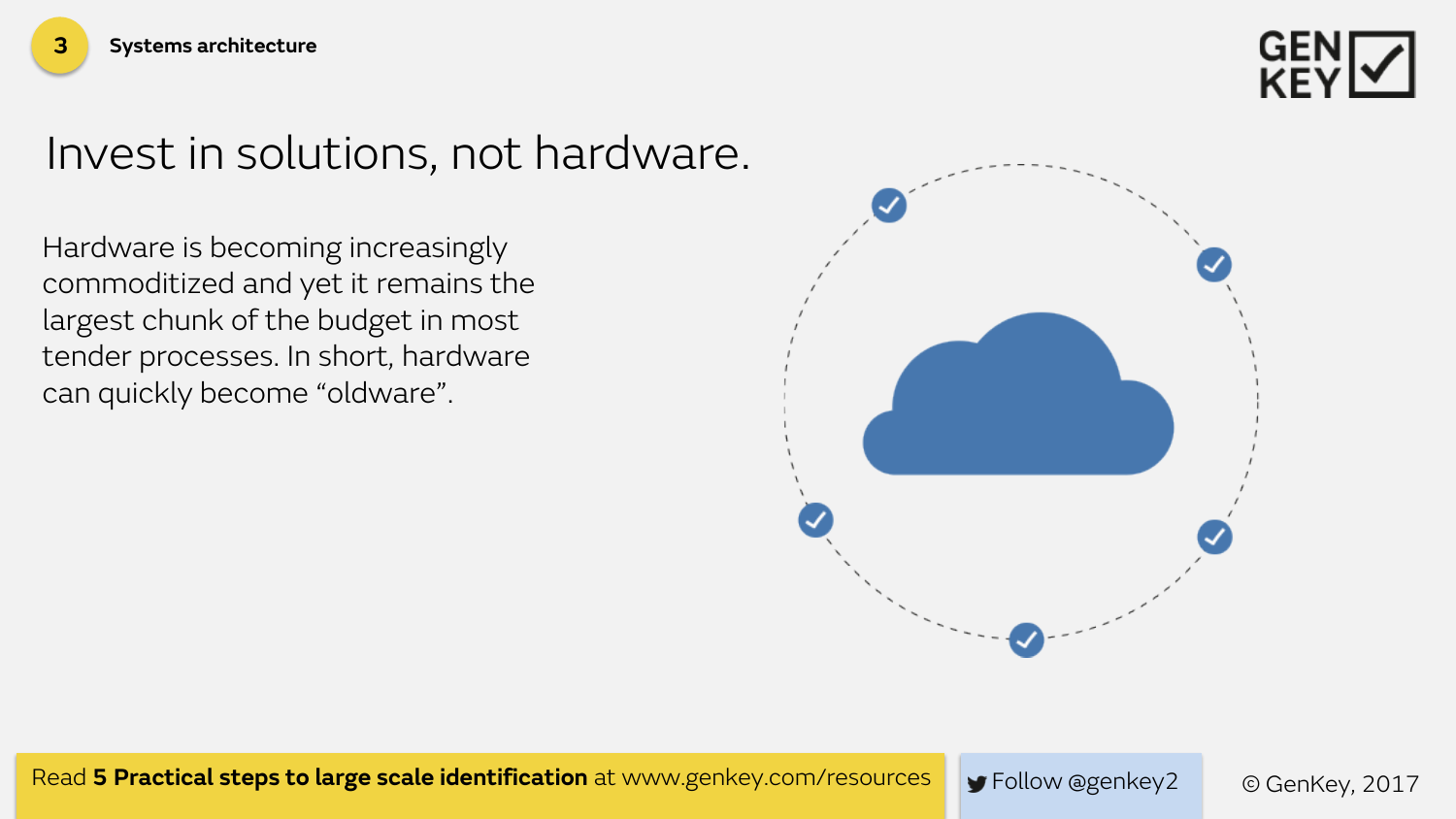

#### Include everyone.

The identity program should be inclusive, covering every 'last mile'. End users should have reasonable access to the solution regardless of where they live, even in the most rural locations. Systems should be designed with online and offline capabilities, ensuring continuous registration, ID management and verification.

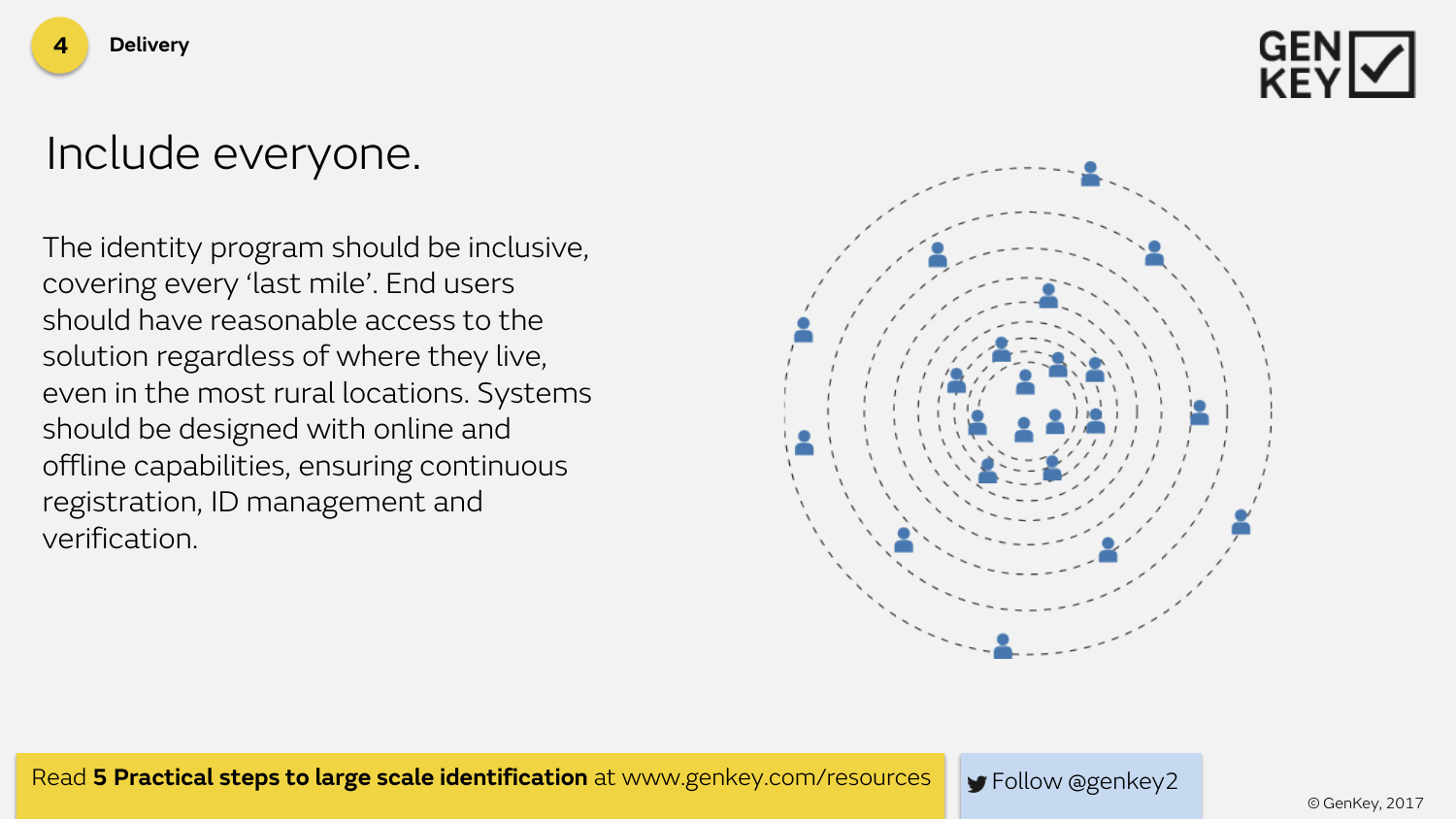

# Build sustainability through harmonization

The long term sustainability of any identity system is based on its value to governments and the private sector. For both sectors the demand for reliable identity authentication is growing. To keep up, ID systems need to be

**5 Sustainability**

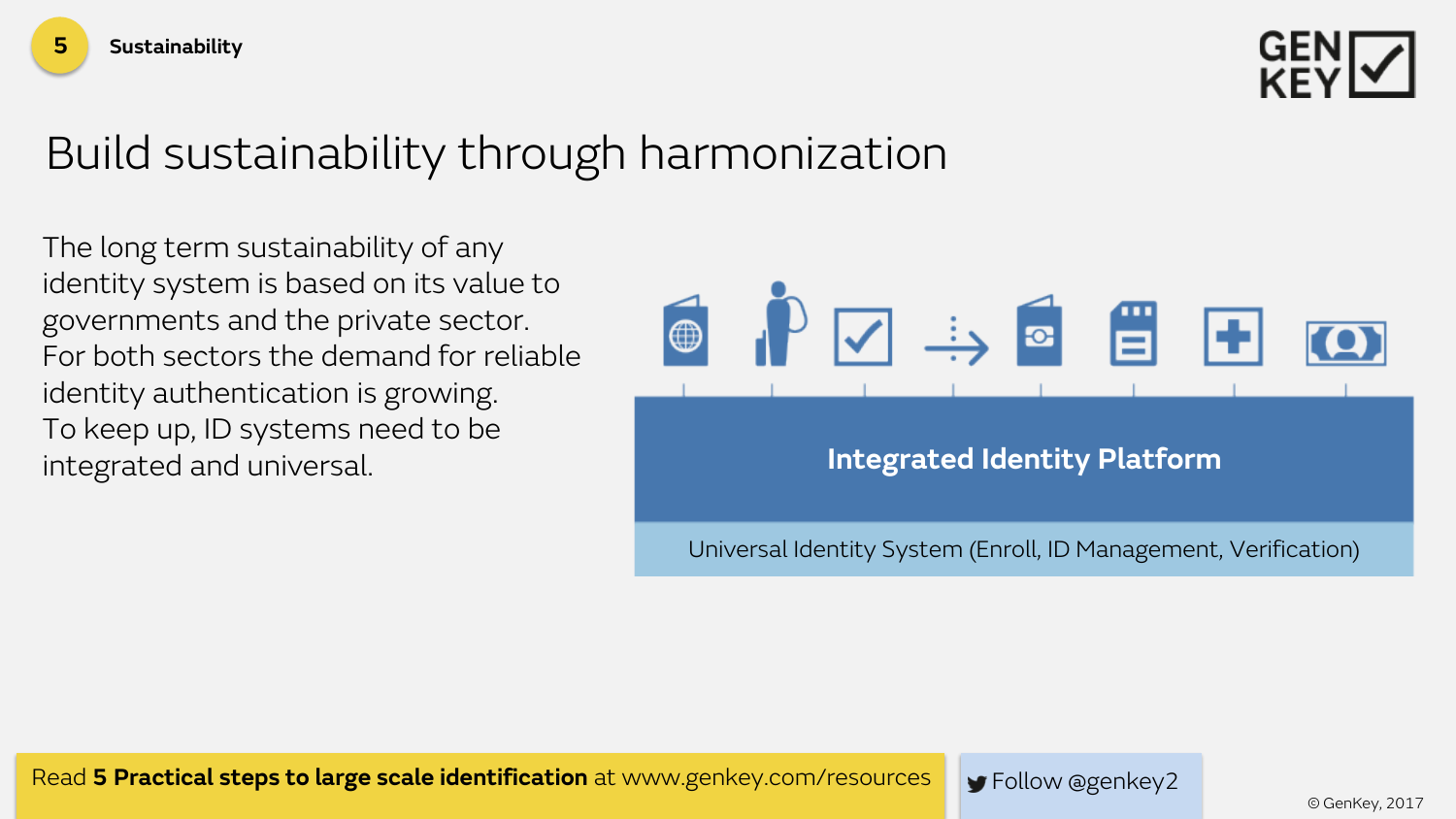

### 5 Practical steps to large scale identification